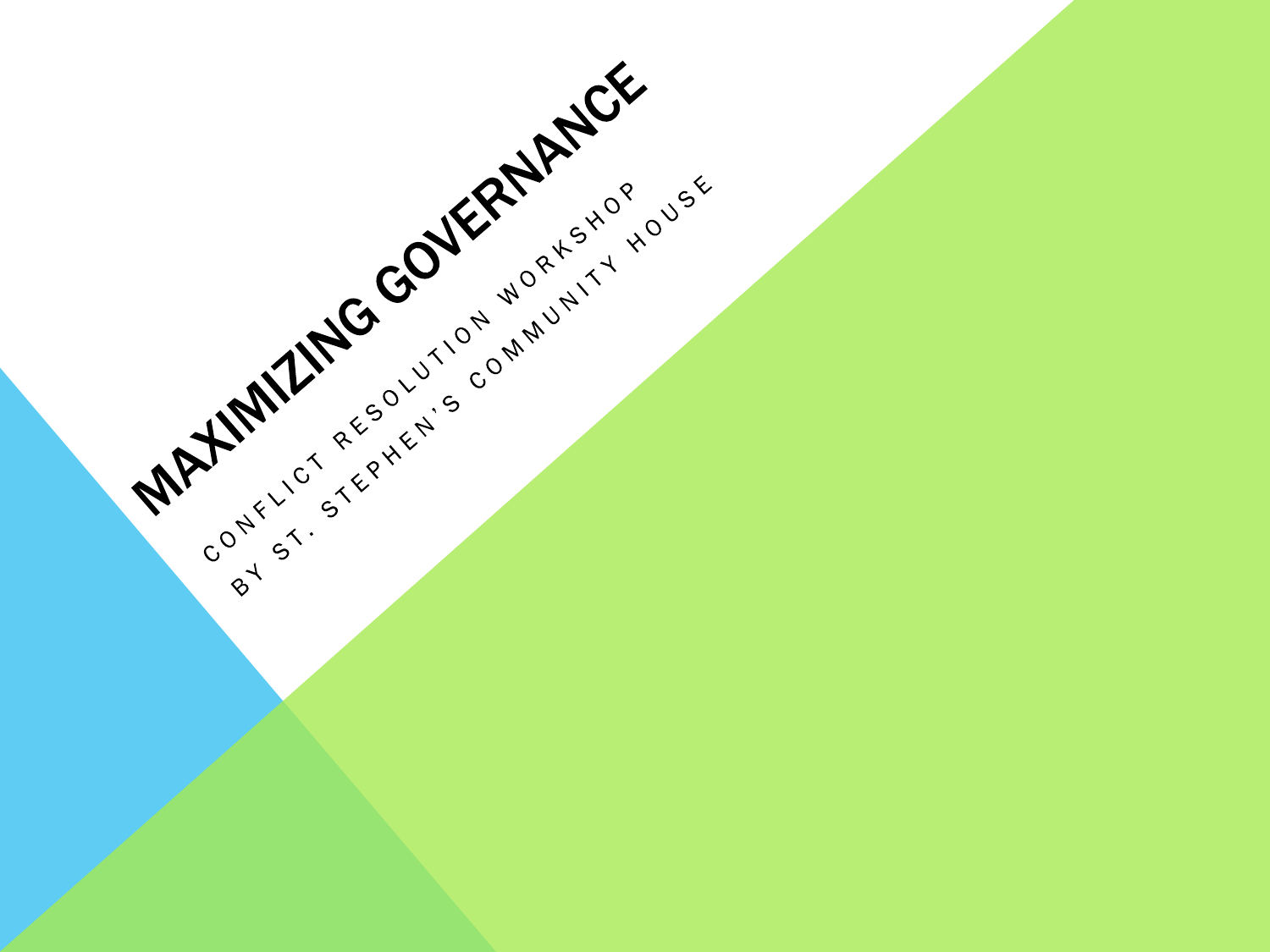## WHAT WILL BE COVERED IN THIS WEBINAR

- What is Conflict
- Good vs Bad Listening
- Active Listening Techniques
- Putting it into Practice
- Community Mediation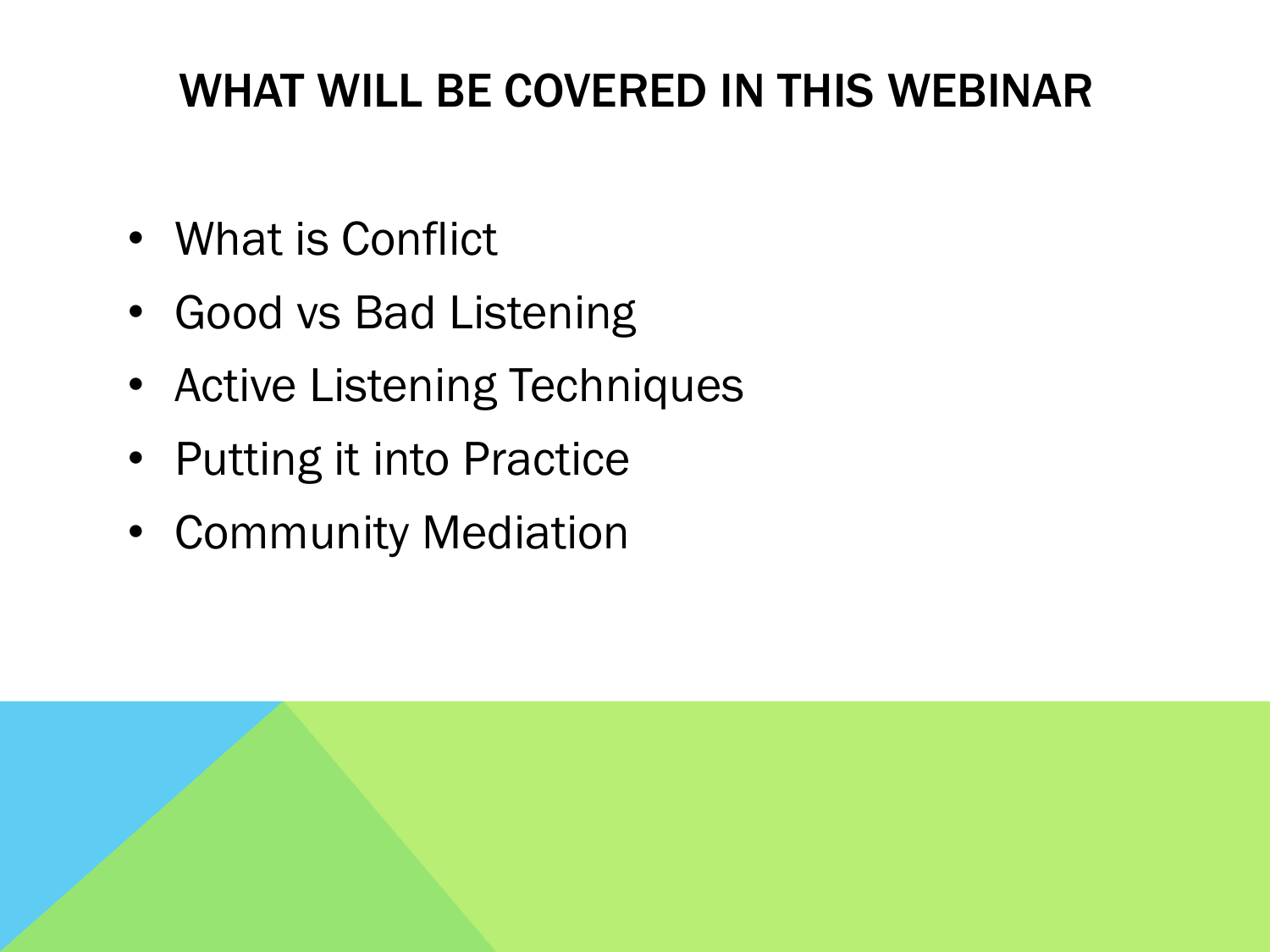## THINGS TO KEEP IN MIND ABOUT CONFLICT

- It's inevitable
- It offers an opportunity for learning and dialogue
- It's about substance and relationship
- Handling it well is empowering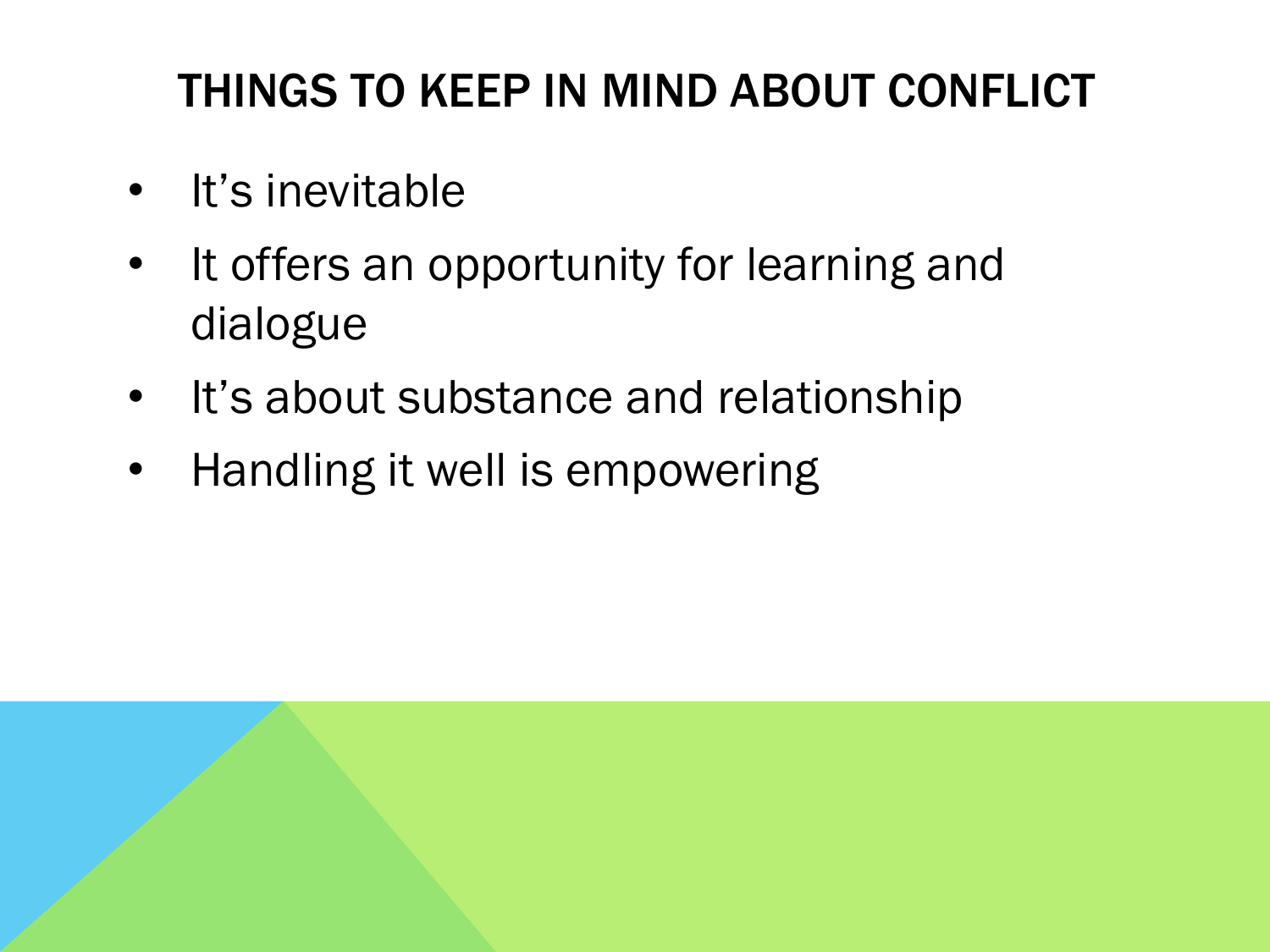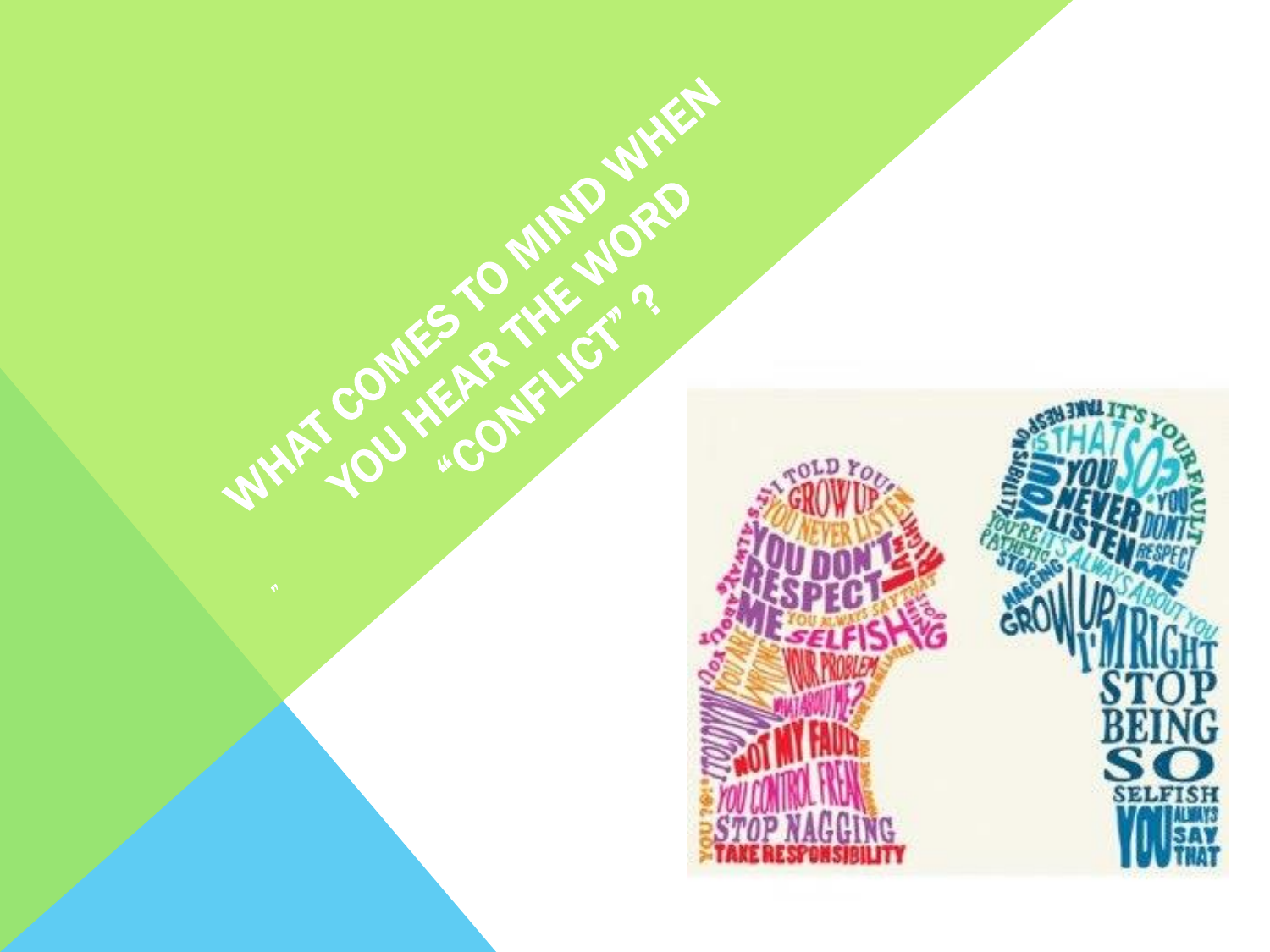#### ACTIVE LISTENING



Repeat what you heard: what they said, feelings, positive value

Pause for response

Acknowledge what you hear:

- Facts (key points)
- **Feelings**
- Values and Needs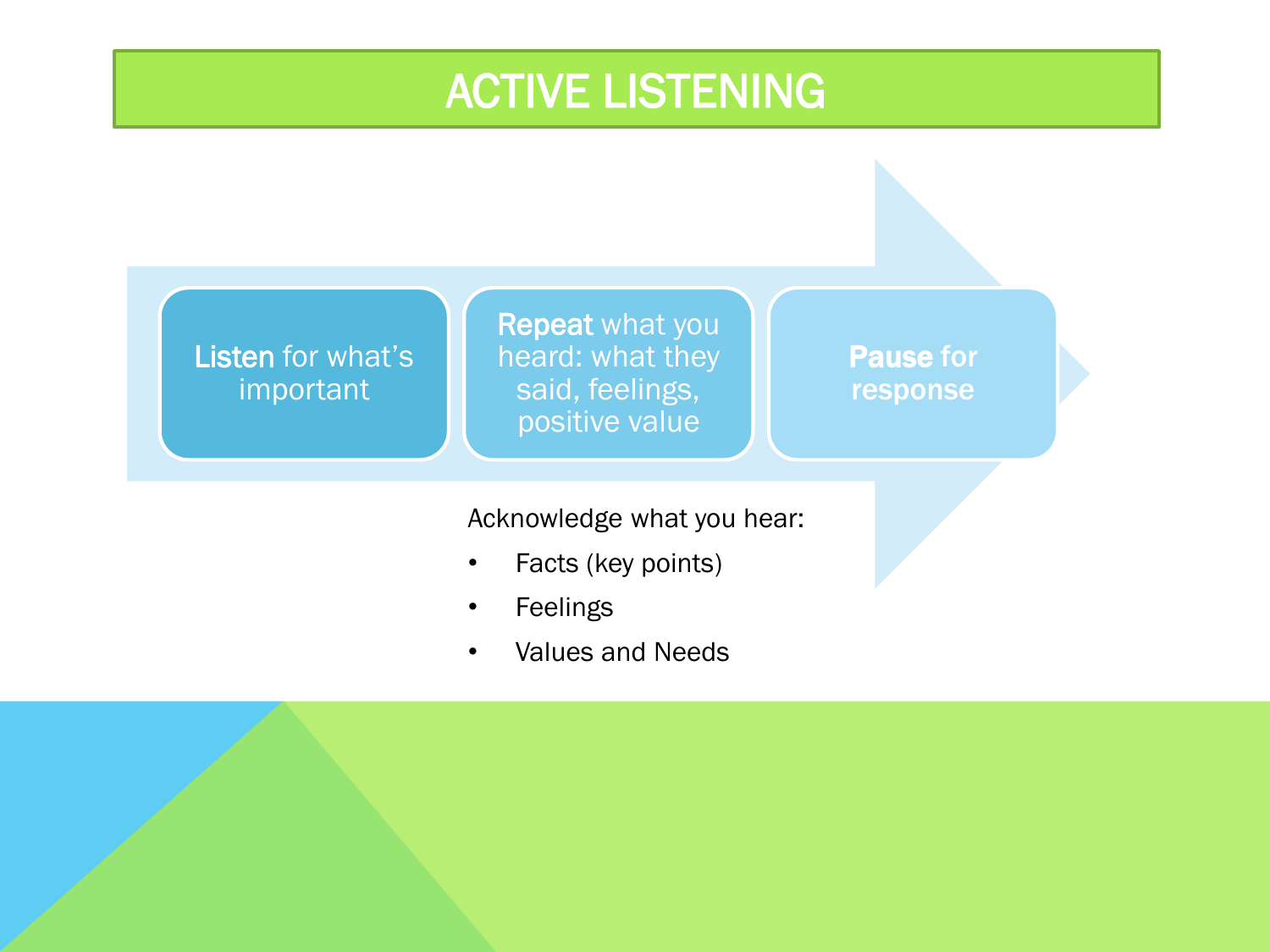# SCENARIO 1: COMMUNITY MEMBER APPROACHING BOARD

Faisal, a community member, approached your board to ask for support in a new initiative. You think the initiative has potential and is at least worthy of further exploration. The problem is that some of your board members have had personal conflicts with Faisal in the past (outside of the board), and you are worried that their personal feelings are getting in the way of being able to assess this initiative objectively.

How would you respond?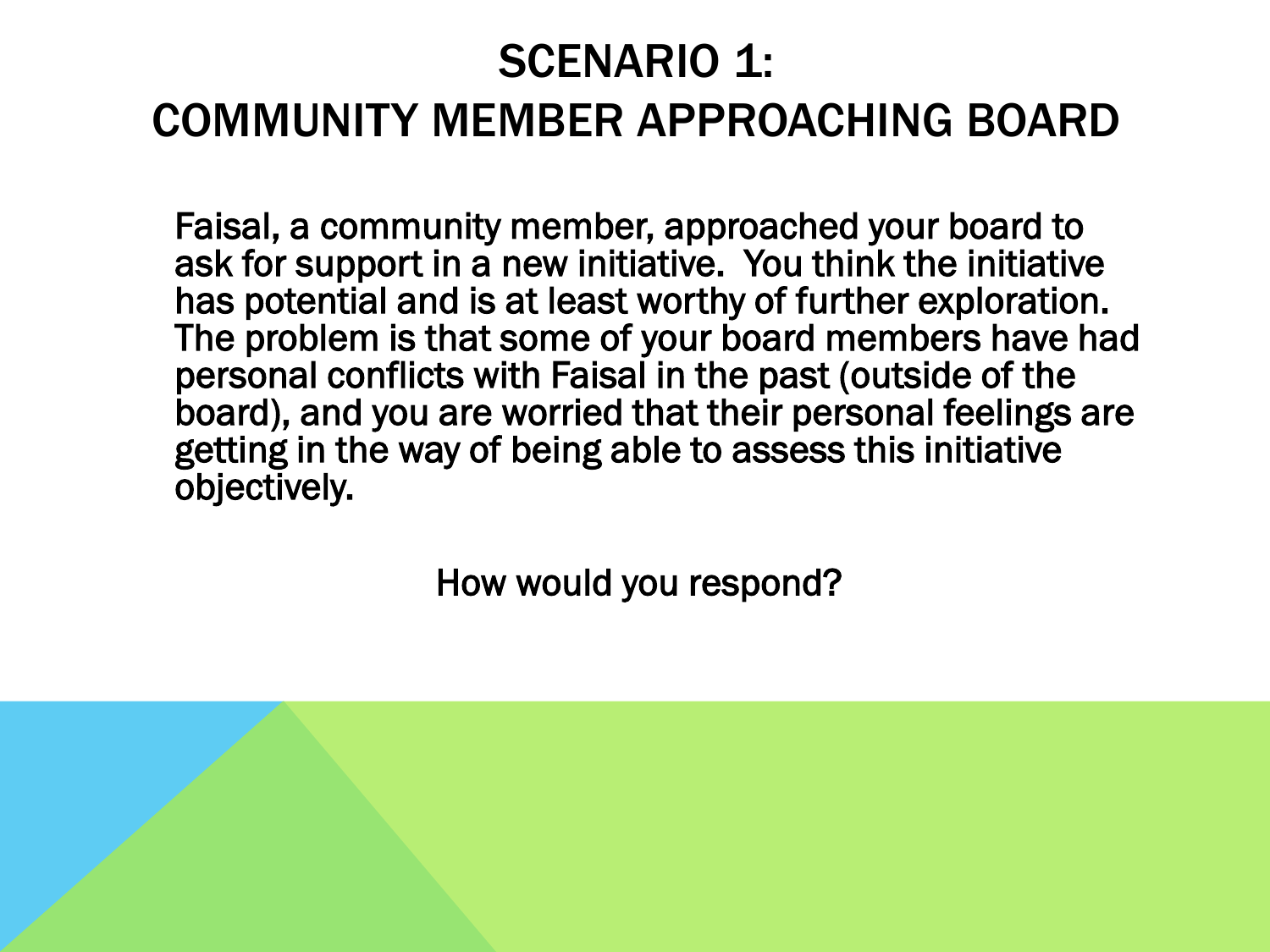## RESPONSE TO COMMUNITY MEMBER APPROACHING BOARD

- Map dynamics between board members and Faisal through active listening
- Encourage board members to think about separating person from problem/issue
- Clarify boundaries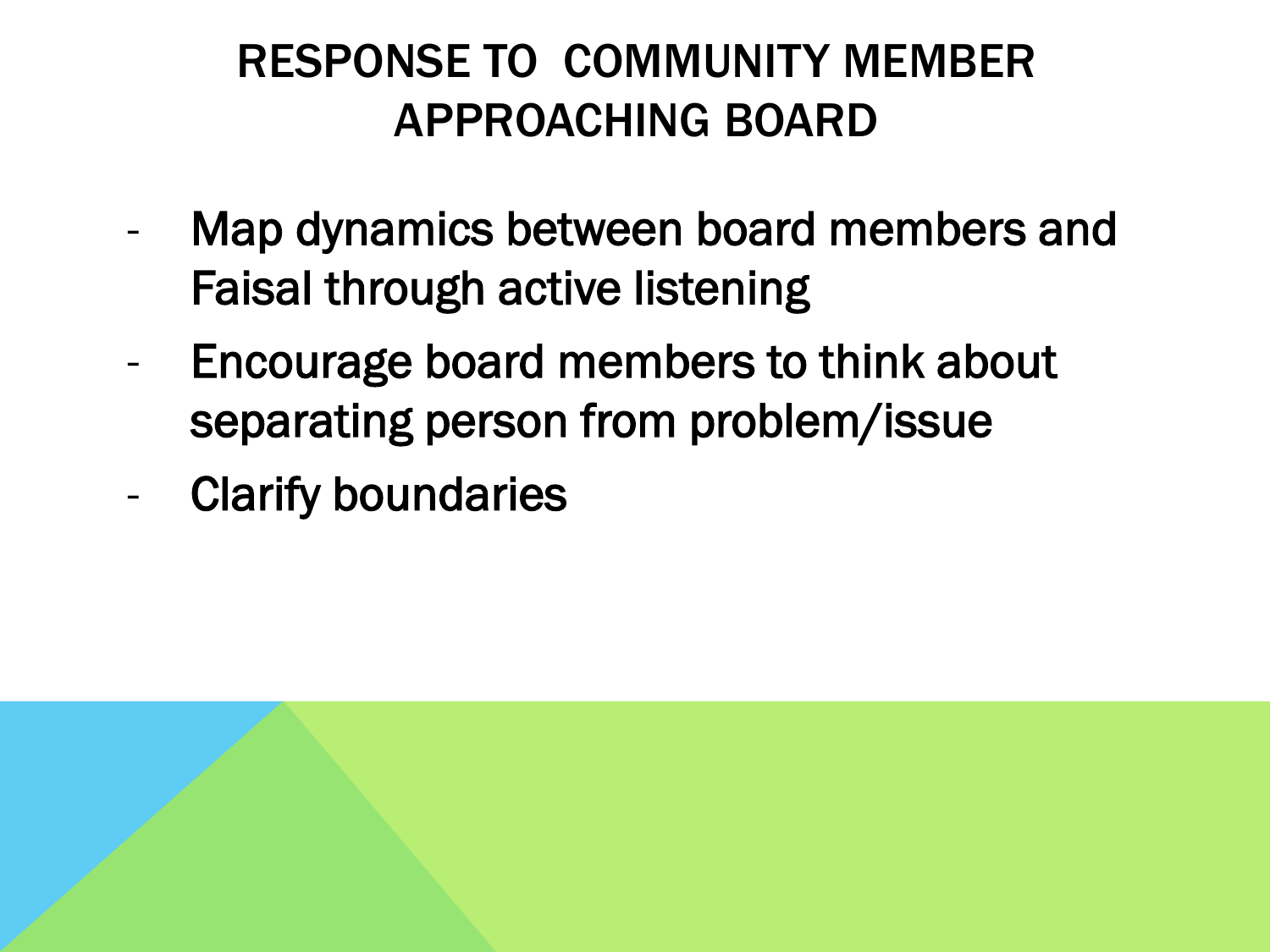### SCENARIO 2: NEW BOARD MEMBER

Inez is bright, motivated and recently joined the board. Inez is also younger than many of your board members, and her direct manner is unsettling to some. In the past few months, she has had some angry exchanges with other board members over how "things are done", and she recently confided in you that she feels isolated and ignored. You want Inez to stay, but you also don't want to upset your longerserving board members.

How would you respond?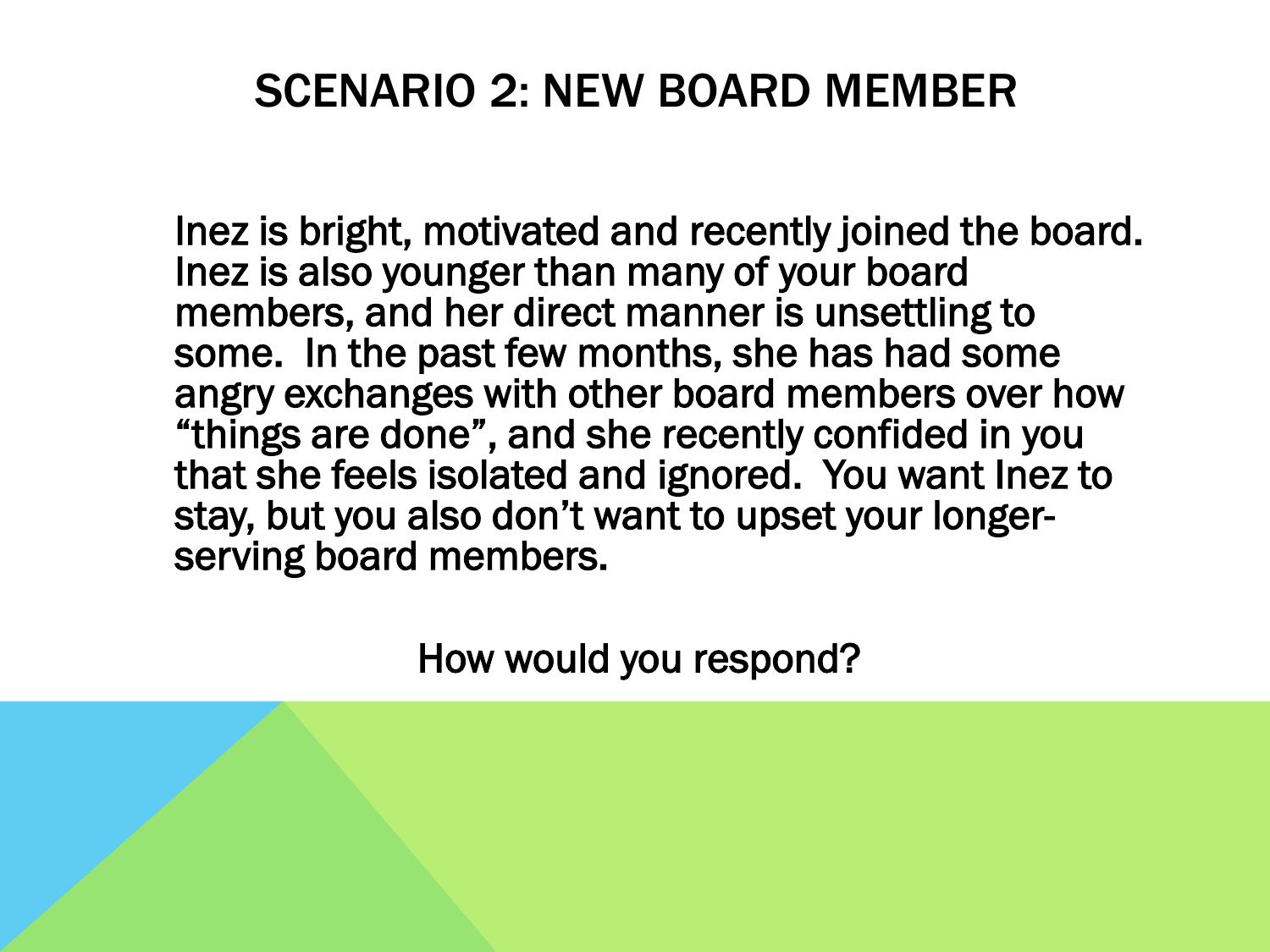### RESPONSE TO NEW BOARD MEMBER

- Avoid temptation to prematurely engage in problem solving
- Demonstrate empathy through active listening
- Acknowledging doesn't mean you agree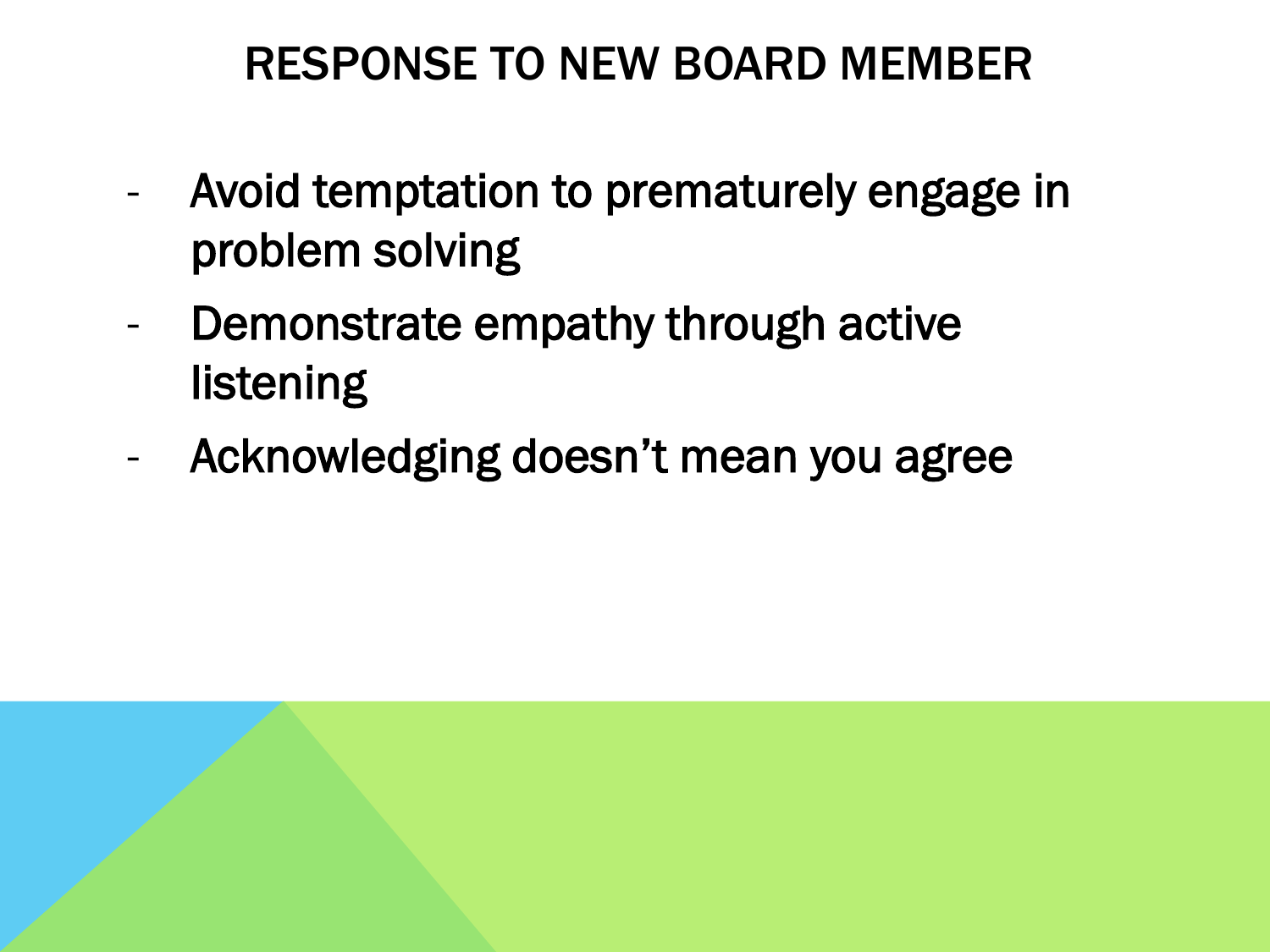### SCENARIO 3: CULTURE CLASH

Mashid and Vladimir are valuable employees in your organization. As their supervisor, you have noticed tensions between the two of them. Mashid confided to you that she finds Vladimir chauvinistic and condescending towards women. Vladimir confided to you that Mashid makes disrespectful remarks about his place of birth. While neither have escalated to a formal complaint, your other staff have noticed this dynamic and it is affecting the overall workplace.

How would you respond?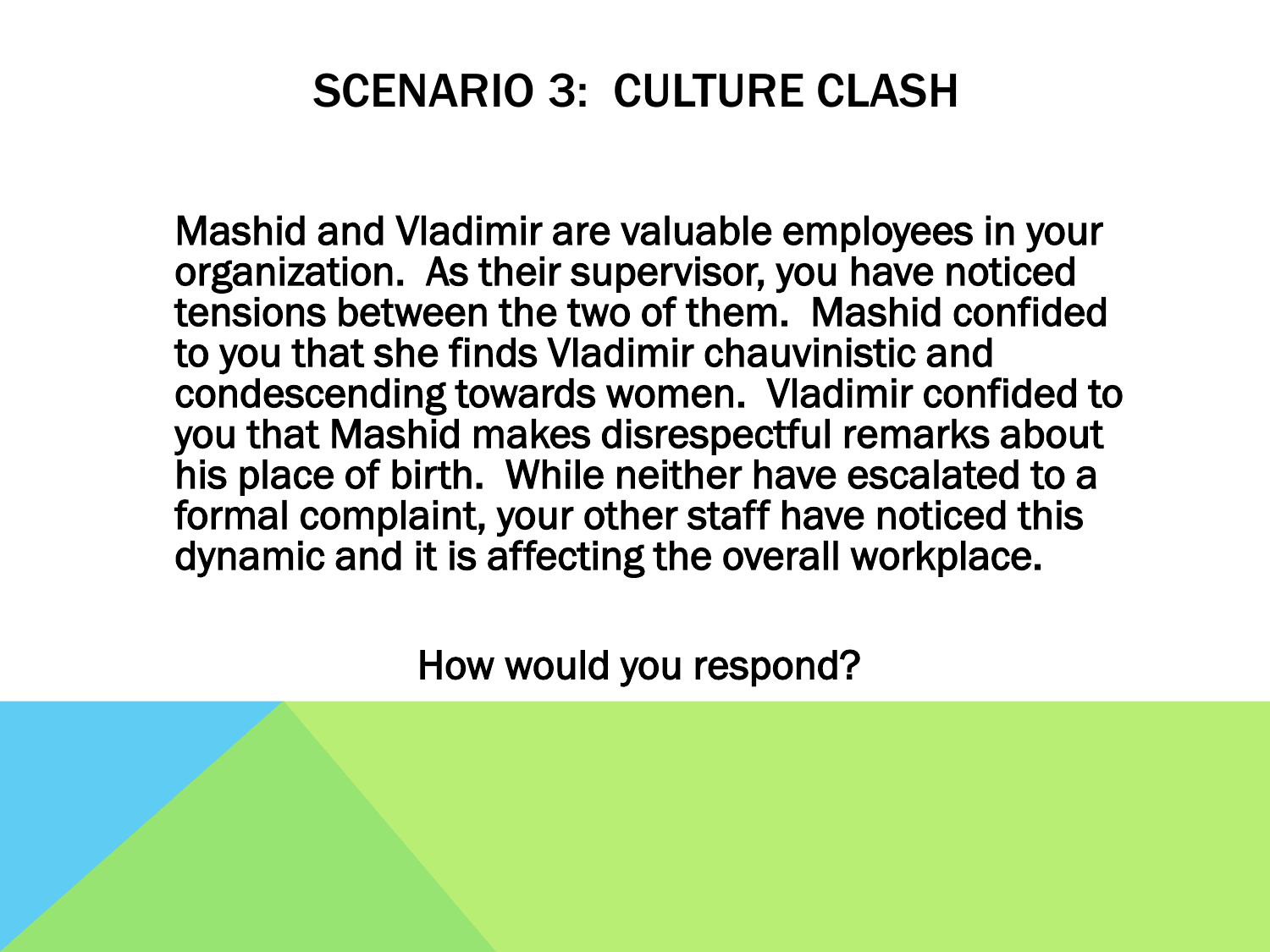## RESPONSE TO CULTURE CLASH

- Recognize your own biases
- Avoid inserting your opinion/judgement when you are engaged in active listening
- Consider mediation